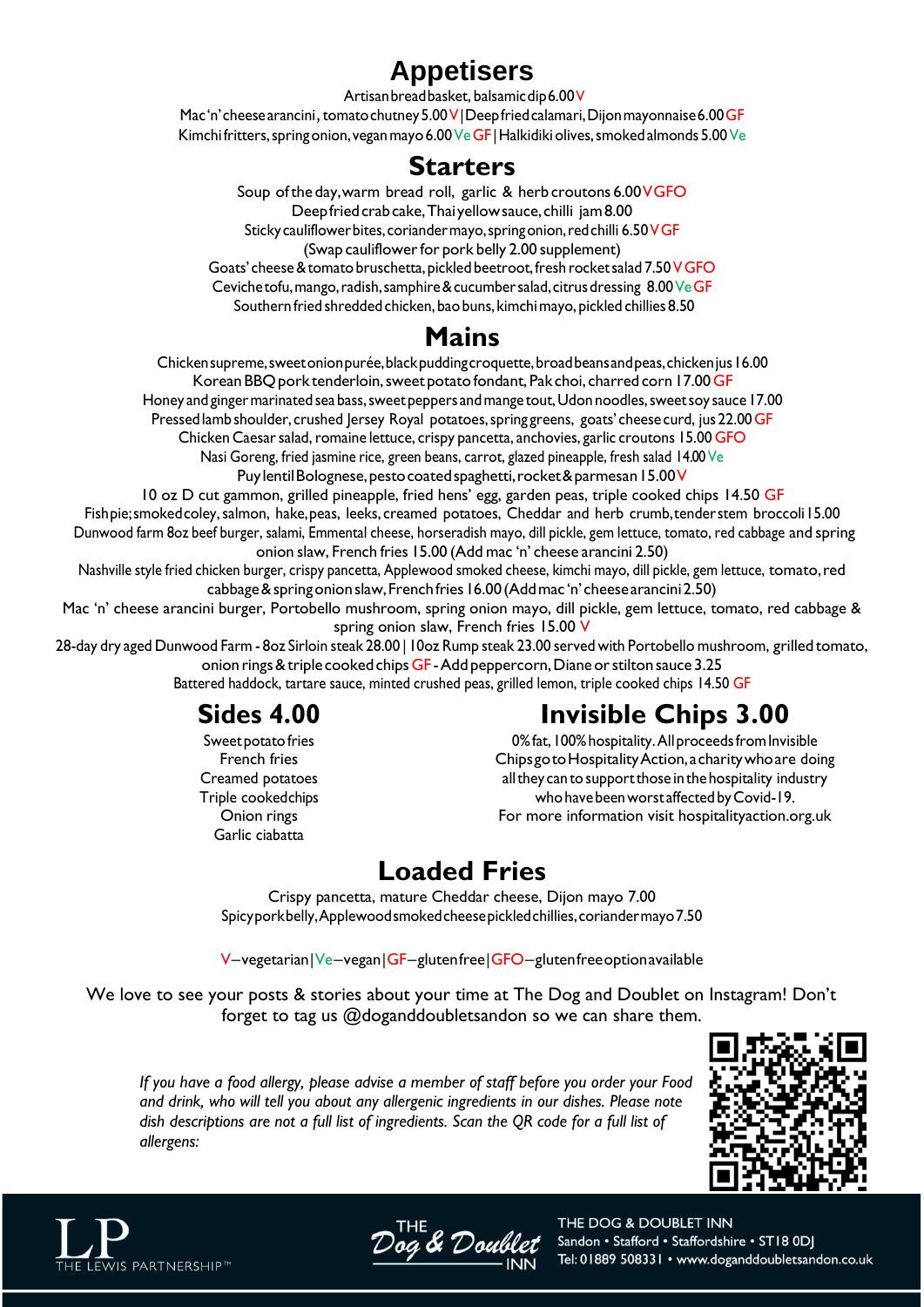# **Sandwiches (available 12-6.00 pm)**

*Servedwith dressed leaves&crisps Gluten free bread available upon request*

Tuna melt, tuna mayonnaise, melted mature Cheddar, red onion, toasted ciabatta 7.00 Nashvillestyle fried chicken, dill pickle, red cabbage coleslaw, soft sub roll 8.50 Deli sandwich, salami, prosciutto, tomato, Emmental cheese, basil pesto, soft sub roll 8.50 Smoked salmon, capers, lemon, dill, cream cheese, toasted bagel 8.00 Vegan'TunaMayo',smashedchickpeas,veganmayo,lemon,redonion 7.00Ve Ham & mature Cheddar cheese, gem lettuce, tomato, Dijon mayonnaise 7.00 Panko coley goujons, gem lettuce, tartare sauce 7.50

*Upgrade to soup, triple cooked chips or sweet potato fries 2.50*

# **Sharing Boards (available 12-6.00 pm)**

#### **Charcuterie platter**

Prosciutto, salami, cream cheese stuffed piquante peppers, Halkidiki olives, balsamic onions, macaroni & cheese arancini, tomato chutney, smoked almonds, toasted sourdough 20.00

#### **Fish platter**

Panko coley goujons, smoked salmon, crayfish, calamari rings, gem lettuce, lemon wedges, Dijon mayonnaise, sweet chilli dip, bread & butter 19.00

#### **Loaded nachos**

Spicy pork belly, Applewood smoked cheese, pickled chillies, coriander mayo 12.00

 $V$  – vegetarian | Ve – vegan | GF – gluten free | GFO – gluten free option available

We love to see your posts & stories about your time at The Dog and Doublet on Instagram! Don't forget to tag us @doganddoubletsandon so we can share them.

*If you have a food allergy, please advise a member of staff before you order your food and drink, who will tell you about any allergenic ingredients in our dishes. Please note dish descriptions are not a full list of ingredients. Scan the QR code for a full list of allergens:*







& Dou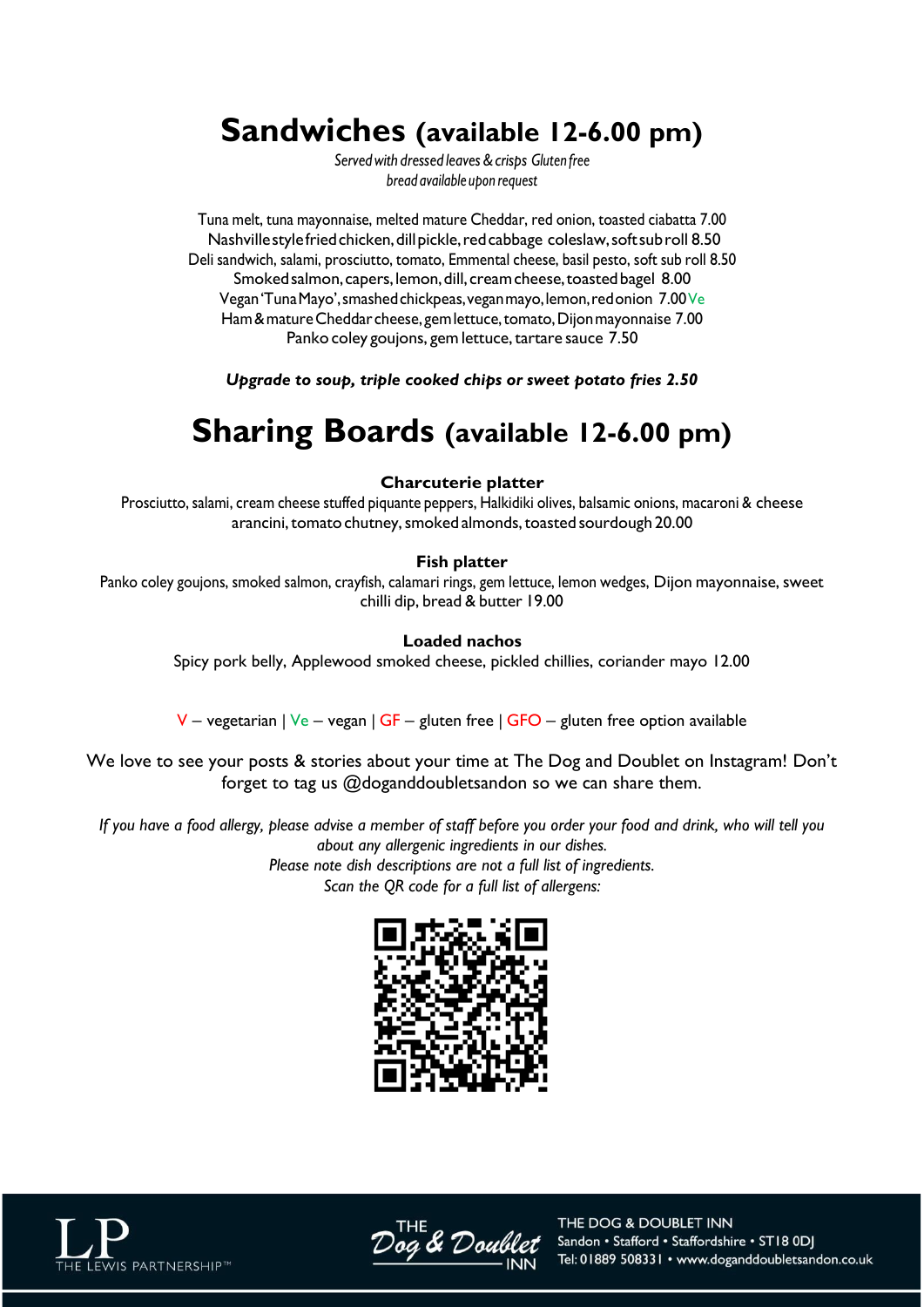### **Desserts**

Warmpeachcobbler,vanillaicecream6.50 Tiramisu, caramelsauce 7.00GF Individual black forest gateau, blackcurrant & clotted cream ice cream GF 6.50 Cherry crème brûlée, chocolate shortbread 7.00 Elderflower panna cotta, strawberries & brown butter crumble\* GF7.00 Vegan trifle, sponge, berry compote, vanilla cream 7.00 Ve GF Trio of ice cream or sorbets 6.00 GF

> $Ve - vegan \n\mid GF - gluten free$ \*Contains pork gelatin

# **Cocktails**

**Vanilla Martini 9.00** Smirnoff vodka, vanilla, cream and milk *Pairs perfectly with our peach cobbler*

#### **Bourbon Ball 8.25**

Makers Mark bourbon, dark chocolate liqueur, hazelnut, vanilla and cream *Pairs perfectly with our cherry brûlée*

#### **Bramble 8.50**

Gordon's gin, lemon, sugar and Crème de Mure *Pairs perfectly with our tiramisu*

**Espresso Martini 9.00** Smirnoff vodka, Kahlua, vanilla and espresso *Pairs perfectly with our black forest gateau*

**Rhubarb & Amaretto Daisy 8.50** Slingsby rhubarb gin, Disaronno, lime and grenadine

*Pairs perfecting with our elderflower panna cotta*

**Cherry Bakewell Collins 8.50** Disaronno, cherry brandy and cranberry juice *Pairs perfecting with our trifle*

We love to see your posts & stories about your time at The Dog and Doublet on Instagram! Don't forget to tag us @doganddoubletsandon so we can share them.

*If you have a food allergy, please advise a member of staff before you order your food and drink, who will tell you about any allergenic ingredients in our dishes. Please note dish descriptions are not a full list of ingredients. Scan the QR code for a full list of allergens:*





& Doc